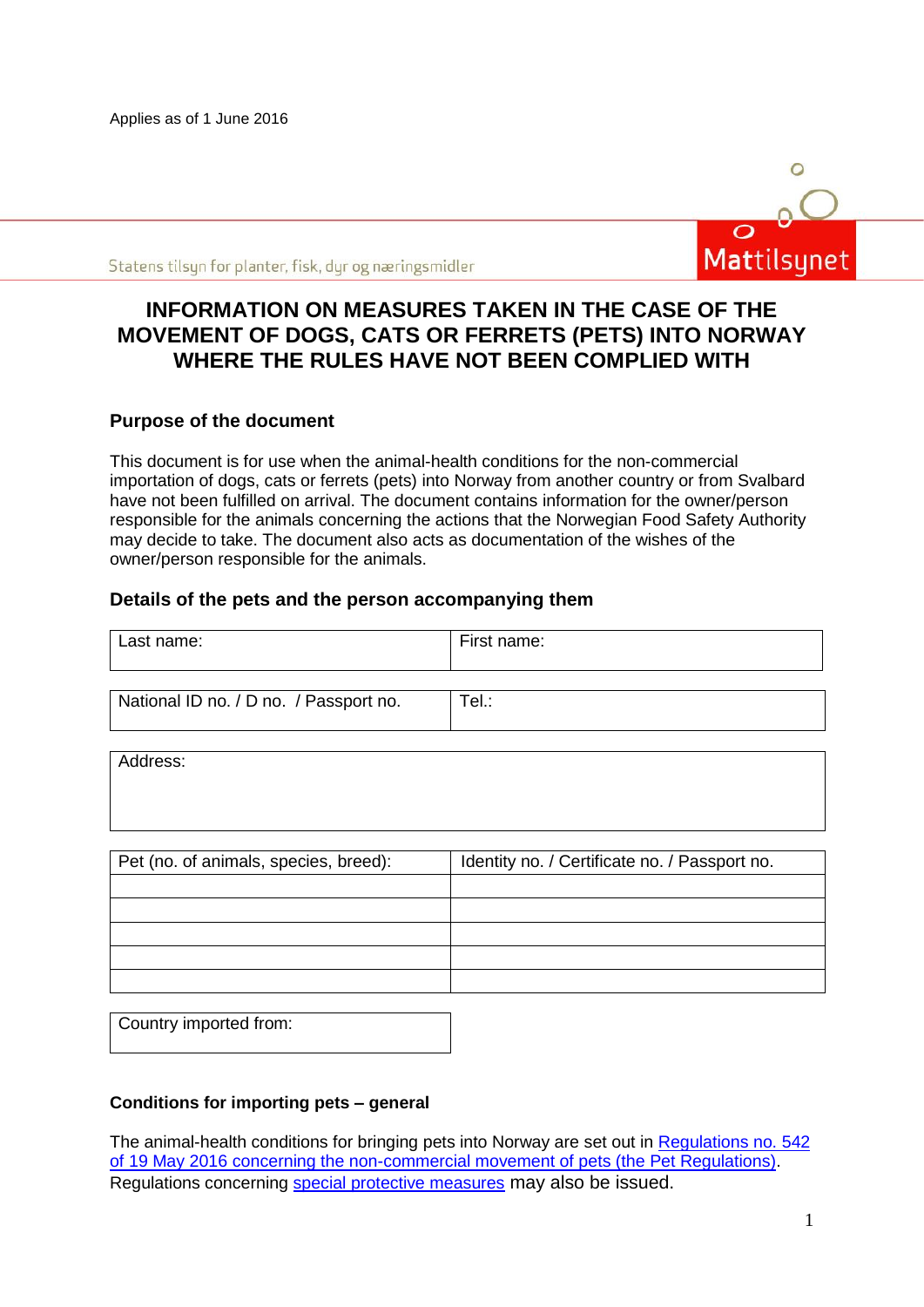# **Conditions for importing pets from the EEA**

The following conditions for the importation of pets from the EEA are considered **not** to have been fulfilled on arrival (*check as appropriate*):

| ID marking( $\frac{1}{2}$ )                                                                                                                         |  |
|-----------------------------------------------------------------------------------------------------------------------------------------------------|--|
| Rabies vaccination( $^{2}$ )                                                                                                                        |  |
| Treatment against <i>Echinococcus multilocularis</i> in the case of importation of<br>dogs <sup>3</sup>                                             |  |
| Passport or health certificate( $4$ )                                                                                                               |  |
| Owner's declaration or travel documentation when the importation takes<br>place separately from the owner( $5$ )                                    |  |
| Other (e.g. conditions set out in the regulations concerning special<br>protective measures). Specify in detail (use a separate sheet if required): |  |

# **Conditions for the importation of pets from countries or territories outside the EEA**

The following conditions for the importation of pets from countries or territories outside the EEA, incl. Svalbard, are considered **not** to have been fulfilled on arrival *(check as appropriate):*

| ID marking( $6$ )                                                                                                                                   |  |
|-----------------------------------------------------------------------------------------------------------------------------------------------------|--|
| Rabies vaccination( $\prime$ )                                                                                                                      |  |
| Rabies antibody titer( <sup>8</sup> )                                                                                                               |  |
| Treatment against <i>Echinococcus multilocularis</i> in the case of importation of<br>$d$ ogs $(^9)$                                                |  |
| Identification document (health certificate with declaration or passport) $(10)$                                                                    |  |
| Other (e.g. conditions set out in the regulations concerning special<br>protective measures). Specify in detail (use a separate sheet if required): |  |

# **Supplementary requirements for the importation of more than five pets**

The following supplementary requirements for the importation of more than five pets are considered not to have been fulfilled on arrival (*check as appropriate*):

Written proof of participation in a competition, exhibition or sporting event or training for such events $(1)$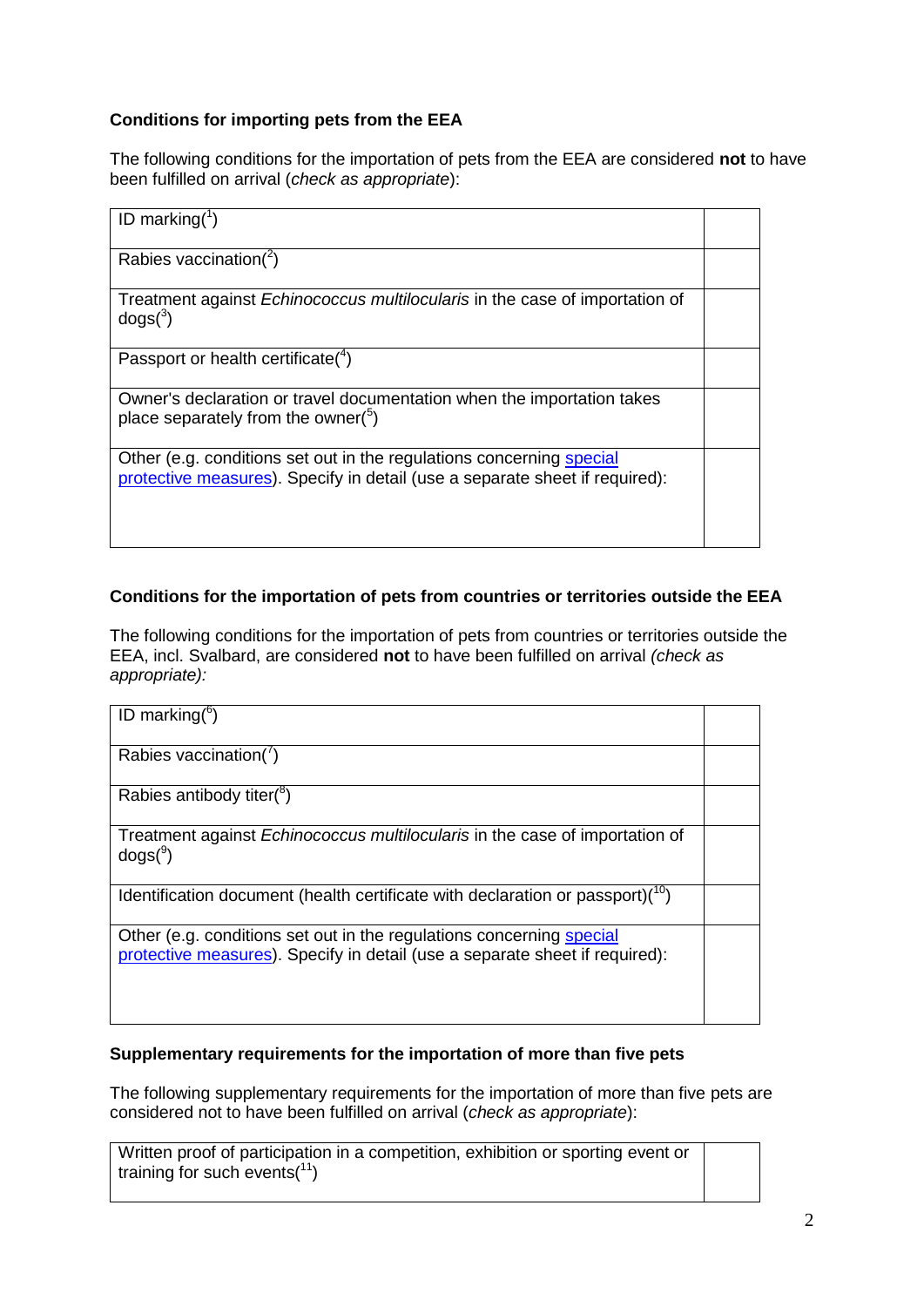# **Preferred outcome of the owner/person responsible**

The following alternative is preferred (*check as appropriate*):

Pet(s) returned to the country or territory of origin.

Pet(s) held/isolated until the import conditions are fulfilled. Includes also the option of housing the animal(s) at the AirPet isolation and quarantine facility with which the Norwegian Food Safety Authority has an agreement.

Pet(s) euthanized.

#### **Declaration concerning cost coverage**

*When animal-health conditions for the non-commercial movement of pets into Norway from another country or Svalbard are not fulfilled on arrival, the owner/person responsible for the animal(s) is liable for the costs thereby incurred(<sup>12</sup>).* 

*The owner/person responsible for the animal confirms by signing the document that the information concerning which actions the Norwegian Food Safety Authority may undertake*  has been received and understood. The signature also serves as documentation of *statements about the matter by the owner/person responsible for the animal(s) and confirmation that the owner/person responsible for the animal(s) accepts liability for covering costs incurred in connection with implementation of relevant measures.* 

| Date/place: | Signature of owner/person responsible for the<br>animal(s): |
|-------------|-------------------------------------------------------------|
|-------------|-------------------------------------------------------------|

#### **Details of holding facility**

| Company name: |       |
|---------------|-------|
|               |       |
| Address:      | ∏el.: |
|               |       |

#### **Information concerning further procedures**

The Norwegian Food Safety Authority will determine which actions to undertake. The decision will be made in accordance with the Pet Regulations, Section 11; see Regulation (EU) no. 576/2013, Article 35. If possible, the Norwegian Food Safety Authority shall take account of the wishes of the owner/person responsible for the animal(s).

Depending on the situation, the decision will be made by the regional Norwegian Food Safety Authority or by the Norwegian Food Safety Authority's emergency response officers (if required outside of working hours).